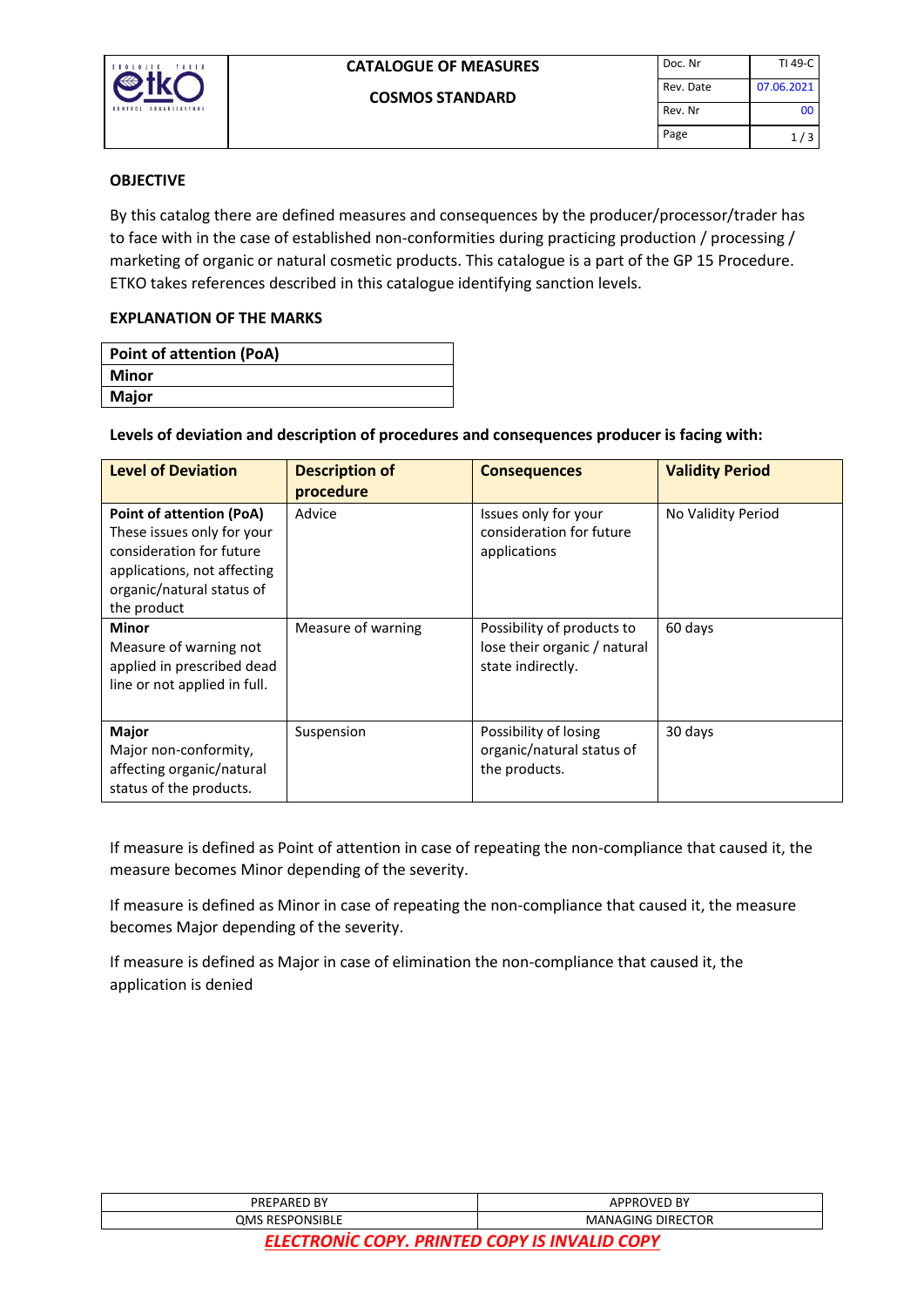

## **LIST OF NONCONFORMITY OF COSMETIC PRODUCTS**

|                |                                                                                                                                                                                                                                                                                                                                             | Major                    | <b>Minor</b> | PoA       |
|----------------|---------------------------------------------------------------------------------------------------------------------------------------------------------------------------------------------------------------------------------------------------------------------------------------------------------------------------------------------|--------------------------|--------------|-----------|
| $\mathbf{1}$   | Application is not submitted in accordance with the                                                                                                                                                                                                                                                                                         | +                        |              |           |
|                | instructions of ETKO                                                                                                                                                                                                                                                                                                                        |                          |              |           |
| $\overline{2}$ | Giving incorrect data                                                                                                                                                                                                                                                                                                                       | ٠                        |              |           |
| 3              | Deliberately omitting data                                                                                                                                                                                                                                                                                                                  | +                        |              |           |
| 4              | Signature / referring to certification                                                                                                                                                                                                                                                                                                      | +                        |              |           |
| 5              | Using non allowed substances (additives and processing<br>aids) without permission                                                                                                                                                                                                                                                          | $\ddot{}$                |              |           |
| 6              | Products have been tested on animals                                                                                                                                                                                                                                                                                                        | $\ddot{}$                |              |           |
| $\overline{7}$ | Omitting traceability documents (purchasing invoice, sales<br>invoice, production record etc.)                                                                                                                                                                                                                                              | $\ddot{}$                |              |           |
| 8              | lack of procedures such as purchasing, production<br>cleaning, storage, customer relations, customer<br>complaints                                                                                                                                                                                                                          |                          | $\ddot{}$    |           |
| 9              | Lack of documents such as cleaning record, production<br>record, customer complaints list etc.                                                                                                                                                                                                                                              | $\ddot{}$                |              |           |
| 10             | There is no microbiologic analysis report for the water<br>used or the results do not comply with hygienic standards                                                                                                                                                                                                                        | $\ddot{}$                |              |           |
| 11             | Incomplete identification of raw materials in storage area<br>but without risk of confusion                                                                                                                                                                                                                                                 |                          | $\ddot{}$    |           |
| 12             | Environmental management plan incomplete or not<br>followed                                                                                                                                                                                                                                                                                 |                          | $\ddot{}$    |           |
| 13             | Products have been tested on animals                                                                                                                                                                                                                                                                                                        | $\ddot{}$                |              |           |
| 14             | ETKO was not submitted information related to parallel<br>production, or plan is not present                                                                                                                                                                                                                                                |                          | $\ddot{}$    |           |
| 15             | Same or similar varieties of organic and conventional<br>products are produced in the same area                                                                                                                                                                                                                                             |                          | $\ddot{}$    |           |
| 16             | Organic and conventional products are not separated<br>appropriately                                                                                                                                                                                                                                                                        | $\ddot{}$                |              |           |
| 17             | Using GMO's and their derivate                                                                                                                                                                                                                                                                                                              | ٠                        |              |           |
| 18             | <b>Using Nanomaterials</b>                                                                                                                                                                                                                                                                                                                  | +                        |              |           |
| 19             | Using Gamma and X-ray irradiation                                                                                                                                                                                                                                                                                                           | $\ddot{}$                |              |           |
| 20             | Using forbidden materials in packaging which are polyvinyl<br>chloride (PVC) and other chlorinated plastics, polystyrene<br>and other plastics containing styrene, materials or<br>substances that contain, have been derived from, or<br>manufactured using GMO, part of animals or substances<br>produced by animals (e.g. leather, silk) |                          |              |           |
| 21             | Minor defects which do not affect the issuance of<br>certificates in record-keeping                                                                                                                                                                                                                                                         |                          |              | $\ddot{}$ |
| 22             | Major defects that affect the issuance of certificates in<br>record-keeping                                                                                                                                                                                                                                                                 | $\ddot{}$                |              |           |
| 23             | Documentation required by ETKO is not given in time                                                                                                                                                                                                                                                                                         |                          | $\ddot{}$    |           |
| 24             | Documents kept for traceability does not correct,                                                                                                                                                                                                                                                                                           | ٠                        |              |           |
|                | PREPARED BY                                                                                                                                                                                                                                                                                                                                 | <b>APPROVED BY</b>       |              |           |
|                | <b>QMS RESPONSIBLE</b>                                                                                                                                                                                                                                                                                                                      | <b>MANAGING DIRECTOR</b> |              |           |

*ELECTRONİC COPY. PRINTED COPY IS INVALID COPY*